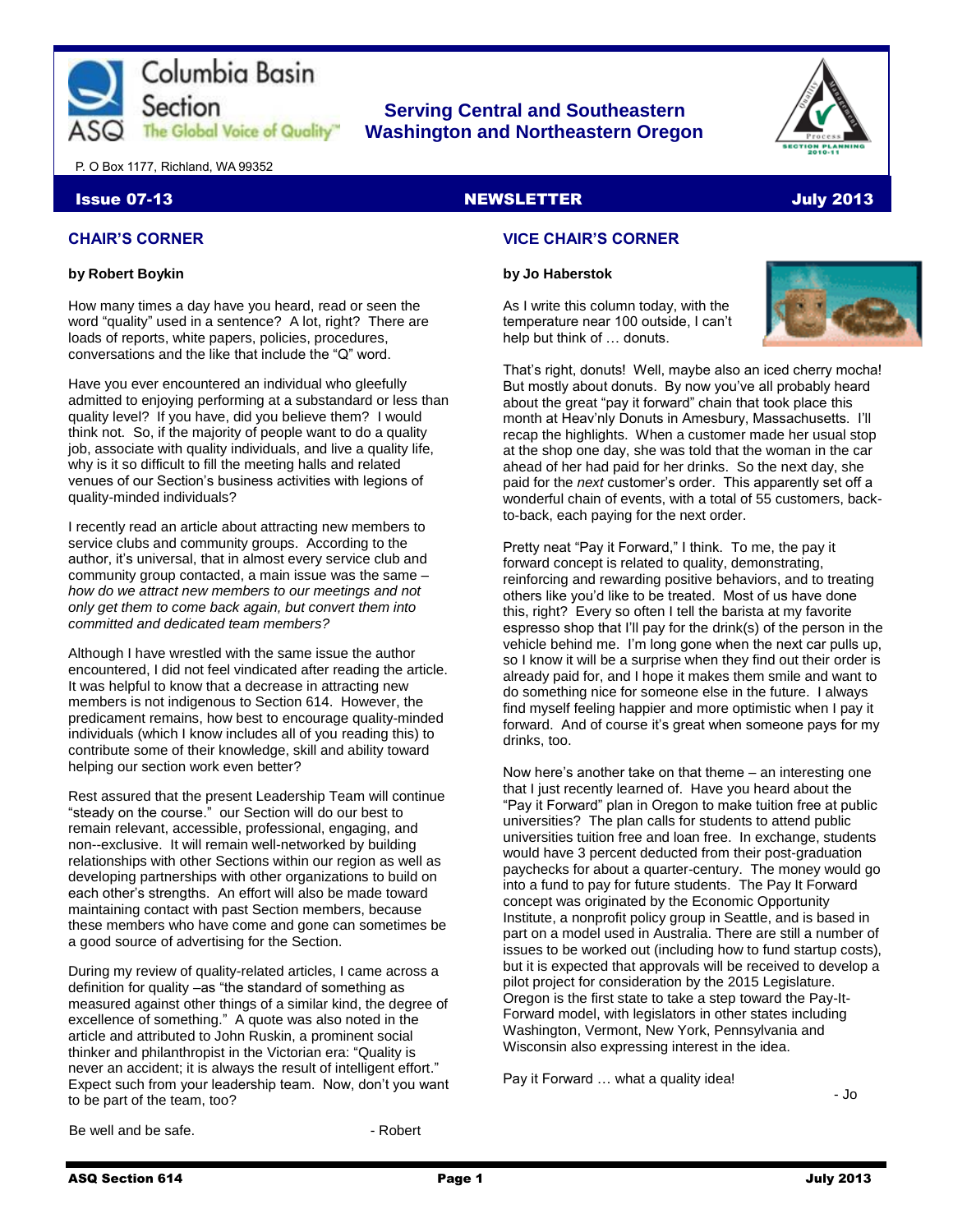### **WSQA EXAMINER TRAINING OFFERED IN YAKIMA JULY 26 & AUGUST 16**

Training for WSQA Examiners (or those just wishing to take the course) will be held on Friday, July 26 and Friday, August 16 at Yakima Valley Memorial Hospital's University of Excellence.

This class consists of two 8 hour days, with homework and a case study review assignment in between the two training dates. The homework must be completed in order to attend the second day of class. WSQA Examiners are required to take examiner training each year to stay current (same as National Examiner training requirements). Judges are encouraged to attend if they haven't attended Baldrige National Examiner Training this year.

Class starts at 8:30 and ends at 5:00 each day, with a break for lunch (no host); some beverages will be available onsite.

The instructor is Laura Kinney, member of the WSQA Panel of Judges and Examiner Trainer (and member of ASQ Section 614). Contac[t her](mailto:laurakinney@yvmh.org) if you have questions.

#### **Registration:**

Register with Sarah at [wsqa@wsqa.net](mailto:wsqa@wsqa.net) to confirm your attendance for this class.

If you wish to be a WSQA examiner, be sure to sign up as an examiner by completing an on-lin[e examiner form.](http://www.wsqa.net/applicationEx.php)

Address for Memorial's University of Excellence/ Community Education Center is: 2506 W Nob Hill Blvd Yakima, WA 98902

#### **Fees:**

New Examiner: Non Member \$50 WSQA Member \$25 Return Examiner: Non Member \$50 WSQA Member \$25

Checks can be mailed to:

Washington State Quality Award Program PO Box 5941 Kent, WA 98064-5941

To pay with a credit card, please send an email to [wsqa@wsqa.net](mailto:wsqa@wsqa.net) or call (253) 277-1142.

### **LEAN FACILITATOR TRAINING IN SPOKANE JULY 30 – AUGUST 1**

This three-day course, sponsored by WSQA, will provide the basics of Lean, facilitation, and project management and show how they all work together to create successful Lean efforts. You will leave the session ready for your first project. For an additional fee of \$500 (\$400 for members), a certified Lean Six Sigma Black Belt will provide five hours of coaching on your first Lean project. Space is limited to 10 participants per session. For more information, [click here.](http://www.wsqa.net/descriptions.php)

**Fees:** \$550 WSQA Member; \$950 including coaching \$600 Non-Member; \$1100 including coaching

#### **WHAT IS GRC?**

#### **by Dennis Arter, FASQ**

For the past few years, I have been thinking about the bigger picture of management. What part do management systems (Quality, Environment, Safety, Security, etc.) play? What are controls and why do we need them? What is risk and where does it fit?

A few years ago, I attended the ASQ Audit Division conference in Reno. As I listened to the keynote presenter from South Africa, I picked up a new term: GRC. He mentioned it so casually, as if everyone knew what GRC meant. I started my quest for knowledge on GRC when I got home from the conference.

GRC is short for Governance, Risk Management, and Compliance. It's Board-speak.

When I first looked at [Wikipedia,](http://en.wikipedia.org/wiki/Governance,_Risk_Management,_and_Compliance) I discovered it was a software package vendors sold for automating management. Ugh! Fortunately the Wikipedia entry has been cleaned up and the introduction is now pretty good.

In my own mind, I see "Governance" as the management systems embodied by ISO 9001, 14001, etc. Risk Management is receiving a lot of attention now, especially by the ASQ. At first I thought of risk as bad and something to be eliminated. But now I see risk as uncertainty. I t is the natural entropy of the universe and can be good or bad. It depends on how it's managed. My primary reference on risk management is ISO 31000, with COSO as my backup. Compliance is part of the whole monitoring and measuring function of an organization. While many interpret compliance to be restricted to legal issues and government regulations, I see it as much greater. Auditing falls under this category.

I follow the writings of two gurus in these areas, using LinkedIn and RSS feeds.

In Risk Management matters, I like the style, content, and credibility of Norman Marks. He is a regular contributor to the ISO 30111 LinkedIn discussion group. But his blog postings on [Governance, Risk Management, and Audit](http://normanmarks.wordpress.com/) are even deeper. I have learned much from Norman.

In GRC matters, Michael Rasmussen is excellent. Even though his firm sells research and advice, his [GRC Pundit](http://grc2020.com/blog) blog posts emphasize concepts, not commercial solutions. Recently, Michael reminded his readers of one of the most elegant definitions of GRC I have yet to see:

The [Open Compliance and Ethics Group](http://www.oceg.org/) (OCEG) defines GRC as "a capability to reliably achieve objectives [governance] while addressing uncertainty [risk management] and acting with integrity [compliance]."

I can live with that definition.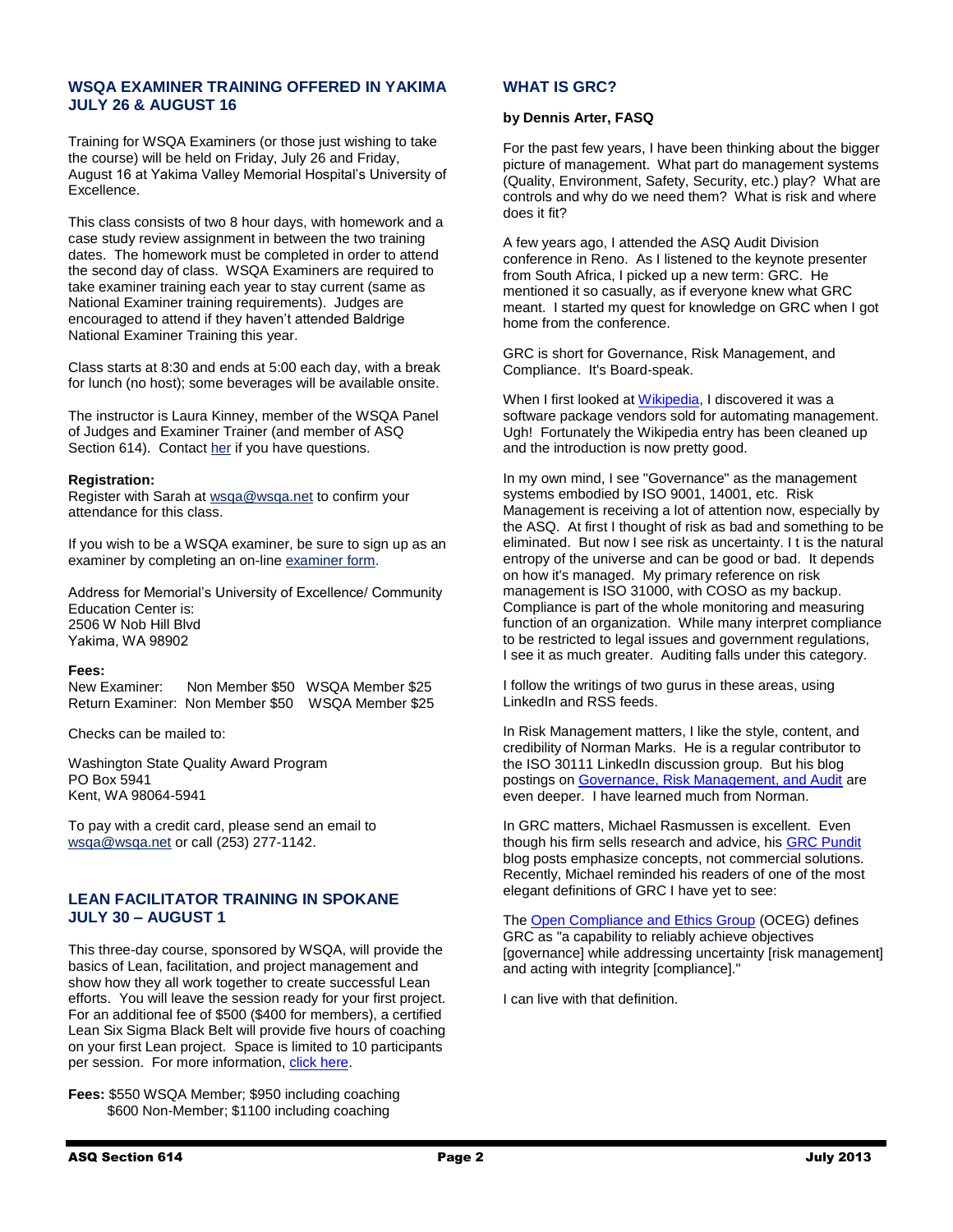### **CO ASQ RECERTIFICATION FEES INCREASE**

#### **by Patrick Faulk**

In the April newsletter we discussed last year's increase in recertification fees. We just received notice that ASQ recertification fees will increase again, effective August 1, 2013. The new member fee for one certification is \$69, up from \$59; for multiple certifications it is \$89, up from \$79. Non-member fees increase to \$109 per journal, up from \$99.

#### **HOWEVER, any recertification journals received by ASQ prior to August 1 will be charged the current**

**fees.** Members and non-members are encouraged to renew early and save. Recertification journals can be submitted up to six months prior to or after the certification expiration date. So if you have a certification expiring in the next six months and already have enough RU credits to recertify (or are late and just haven't gotten around to it yet), you can save a few bucks by submitting your recertification packet in the next couple of weeks. Please keep in mind that it can take several days for me to review your documentation, sign off on the application, and submit it to ASQ. If you wait until the last few days of the month, your application may not get to ASQ in time!

If you are eligible to apply now, your journal probably predates last year's fee increase. I recommend that you go to the ASQ website and print out a new Application form. On the [Certification page,](http://prdweb.asq.org/certification/control/recertification/index) click on "Recertification Journal." There you will find the current Recertification Journal/Application in PDF format.

Note that as of August 1 all current journals will contain outdated fee information. All recertification packets submitted after that date should use the updated Application form, which will be available on the ASQ website.

While no one likes to see costs go up, ASQ certifications still represent an extremely good value when compared with many other professional certifications. Recertification secures the investment you've already made in your career. You made the effort to pass the certification exam in the first place – be sure to maintain it!

For questions or assistance with the recertification process, contac[t me.](mailto:PRFAULK@bechtel.com)

### **QUOTE OF THE MONTH**

The few who do are the envy of the many who only watch.  $-$  Jim Rohn

### **ONLINE, ON DEMAND TRAINING FROM FRANKLIN COVEY**

#### **by Jo Haberstok**

Okay, admit it – didn't almost everyone reading this own at least one Franklin Covey planner at some time in the past?

I recently saw a Groupon (online "deal") for some of their leadership course offerings. The deal is no longer being offered, but I wanted to pass on information about some of their courses in case anyone might be interested. These are online courses that can be taken at any time.

Franklin Covey's series of [77 On Demand courses](http://www.franklincovey.com/tc/publicworkshops/franklincovey-on-demand-courses/one-year-access-to-77-online-self-paced-leadership-courses) covers a wide range of leadership and business skills such as time management and trust building, and incorporates concepts from the popular books of Stephen R. Covey and Stephen M. R. Covey, including *The 7 Habits of Highly Effective People* and *The Speed of Trust*. Four of the 77 classes include CEU credit, for a total of four hours of possible CEU credit; there is no certificate of completion included with the program. You can watch courses as many times as they like throughout the year.

The above series comes in a "bundle" and also costs a bundle. But you can choose individual courses instead, including the following topics: Building Process Excellence, Unleashing Your Team's Talent, Resolving Generational Conflict, and many more.

They also offer Franklin Covey [Insights](http://www.franklincovey.com/tc/solutions/online-learning/franklincovey-insights/competencies) - courses and videos that can be viewed by individuals and teams looking to build or reinforce key skills. There are over 60 courses based on 15 core competencies, including Vision/Purpose, Strategic Leadership, Managing Change, Performance Management, and Problem Solving.

If you are looking for some professional development opportunities for yourself or your organizations, [check out](http://www.franklincovey.com/tc/solutions/online-learning) their offerings.

### **IMPORTANT UPCOMING HOLIDAYS**

Did you know that August 3 is [National Watermelon Day?](http://www.holidayinsights.com/other/watermelon.htm)

Other special days you won't want to forget in August:

August 10 [National S'mores Day](http://www.holidayinsights.com/other/smoresday.htm)

August 13 [Left Hander's Day](http://www.holidayinsights.com/other/lefthand.htm)

August 14 [V-J Day](http://www.holidayinsights.com/moreholidays/September/vjday.htm)

August 30 [National Marshmallow Toasting Day](http://www.holidayinsights.com/other/marsh.htm)

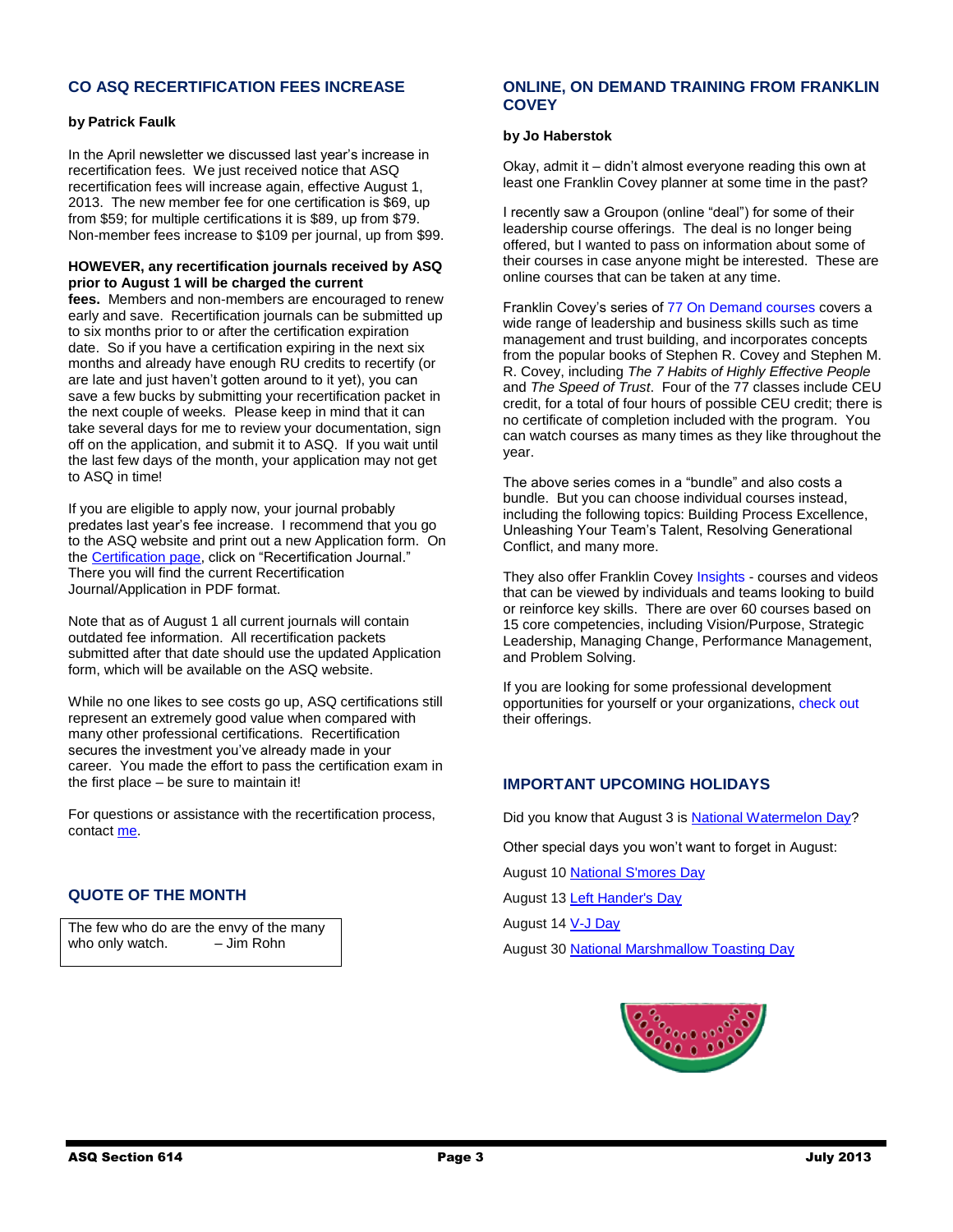### **CALL FOR 2014 WCQI PRESENTATIONS**

#### *Deadline to submit your presentation: August 2, 2013*

With the 2014 theme of *The Global Impact of Quality*, all presentations must integrate the theme with one or more of the focus areas.

- Customer Relationships
- Risk Management
- Building and Sustaining a Culture of Quality
- Making the Case for Quality
- Quality Fundamentals

#### **Reasons why you should submit your presentation today!**

- 1. Be a part of a global quality event.
- 2. Share your expertise with people who are passionate about quality and making the world work better.
- 3. Build your network by talking to more than 2,500 attendees and exhibitors.
- 4. Showcase the successes of your hard work and your organization.
- 5. Get more knowledge and best practices from other experts in a wide variety of industries.

#### **[Learn more about the theme and focus areas.](http://links.communications.asq.org/ctt?kn=5&ms=NjU0ODg0MwS2&r=NTI3NTA5MTIzMTgS1&b=0&j=NzgyMjI5MzgS1&mt=1&rt=0)**

### **CALL FOR 2014 ITEA SUBMITTALS**

#### *Deadline to submit team entry form: September 9, 2013*

More than 1,000 teams from over 18 countries have participated in the International Team Excellence Award process since its start in 1985.

- 1. Demonstrate your team's dedication to excellence.
- 2. Get recognition for your team's hard work and achievements.
- 3. Receive feedback from our expert judges identifying strengths as well as opportunities for even more improvement.
- 4. See how your team compares to the best quality organizations in the world.
- 5. Learn best practices from other global organizations that are passionate about quality.

**[Learn more about how your team can be part of this](http://links.communications.asq.org/ctt?kn=7&ms=NjU0ODg0MwS2&r=NTI3NTA5MTIzMTgS1&b=0&j=NzgyMjI5MzgS1&mt=1&rt=0)  [exclusive process and the requirements to participate.](http://links.communications.asq.org/ctt?kn=7&ms=NjU0ODg0MwS2&r=NTI3NTA5MTIzMTgS1&b=0&j=NzgyMjI5MzgS1&mt=1&rt=0)**

### **IT OUT!**

### **PERMISSION TO FORGET (TENTH ANNIVERSARY EDITION)**

This book, authored by Lee Jenkins, describes 10 decades of wasteful practices buried deep within U.S. schools. Today's educators did not invent these wasteful practices; they inherited them. Five of the root causes are wasting time and five are wasting student potential.

Ten years ago the first edition of *Permission to Forget* was published, and now this landmark anniversary edition is available. Its legacy of improvement is report after report from educators describing what happens in schools when these root causes are removed. It should not go unnoticed that root cause removal is *free*, unlike legislated reforms. Think about it: *free!*

But teachers, principals, and district superintendents must collaborate in order to remove these root causes. Teachers cannot remove them by themselves. Principals cannot remove them by themselves. Superintendents cannot remove them by themselves. Only together can teams of educators lead the removal of these 10 wasteful practices and provide America the education it desires.

To preview a sample chapter from the book along with the full table of contents click [here](http://asq.org/chapters/H1450.pdf)**.**

ASQ member cost: \$30 (retails for \$51)

SPECIAL OFFER Buy quantities of 10 for just \$100, a savings of nearly 60% over list price! Available only by ordering via phone, so call 1-800-248-1946 and mention code QPKED83.

### **WANT TO BE A JUDGE?**

#### **by Jo Haberstok**

Have you ever watched *America's Got Talent* and said to yourself "I'd like to be a judge just like Howie Mandel!"? Well, it's not quite the same thing, but you *could* be a judge for ASQ's 2014 International Team Excellence Award (ITEA).

It's a fun thing to do and a great networking and learning experience as well. I served as both a regional and national judge for several years. In addition to traveling to different places for the regional judging events (Reno, Vegas, Portland), I met a lot of great people from across the country, many of whom I've continued to keep in touch with since. The ITEA judges get to review several of the team presentations and, using criteria provided by ASQ, score the presentations and provide feedback to the teams. And, if you apply for and are selected to serve as a judge at the World Conference for Quality Improvement (WCQI), you will also get to see and hear many of the teams' stories in person.

Applications are being accepted until August 16. Check the [ITEA website](https://secure.asq.org/conferences/wcqi-2014/judges-application-form.html?WT.dcsvid=NTI5Mjk2MzE4ODAS1&WT.mc_id=EM1110537M) for more information.